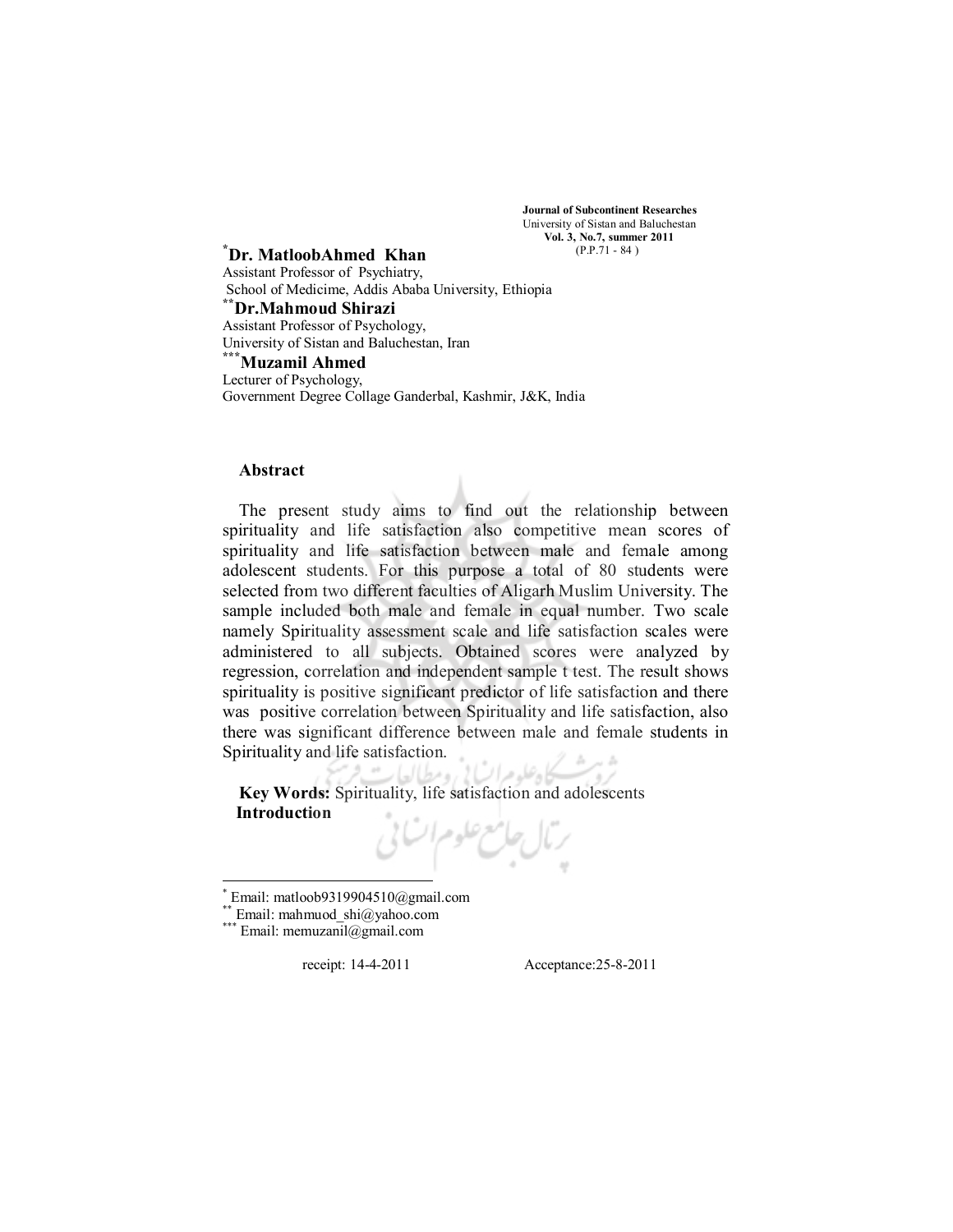Spirituality is additional internal characteristics that have been linked with life satisfaction. The significance of spirituality in everyday life has been supported by empirical studies in the past decade. Studies of spirituality and religiousness have generally reported modest positive correlations between internal characteristics and subjective well-being including life satisfaction (Kelley & Miller, 2007; Zullig, Ward, & Horn, 2006). A growing body of research suggests that spirituality is related to various outcomes, including physical health, mental health, and psychological well-being (Kelley & Miller, 2007).

Literature review

Spirituality is one of those concepts often referred to in vague, general ways. In the last few decades psychologists have renewed interest in this subject and are continuing to develop ways in which to assess and describe spirituality. (Although psychology of religion is one of the oldest areas of study the increasing interest in the area of spirituality by the general population appears to be relatively recent.) The complexity of the constructs of spirituality and religion has many different definitions and theoretical approaches (Wong, 1998b). Vaughan et al. (1996), defined spirituality as "a subjective experience that exists both within and outside of traditional religious systems" and by Sussman et al. (1997), defined spirituality as "subjectively experiencing a life force". A slightly different approach to spirituality was taken by Emblen (1992) who conducted an analysis of existing definitions of spirituality to formulate the following definition: "Personal life principle which animates transcendent quality of relationship with God or god being". A collection of other definitions of spirituality cited by Aldridge (1993) exemplifies the various conceptualizations in relation to experiential, relational and existential phenomena and healing practices associated with spirituality (Thoresen, 1999).

Despite the diversity in the conceptual definitions of spirituality, several common defining characteristics can be extracted. The conceptual definitions generally involve a relationship to something that lies beyond physiological, psychological or social human perception or experience. This relational object of spirituality may be described as "divinity", "a higher power", a "divine being", "ultimate reality", "God" or "god-being" (Dyson, Cobb, & Forman, 1997; Thoresen, 1999). The experience associated with this relational aspect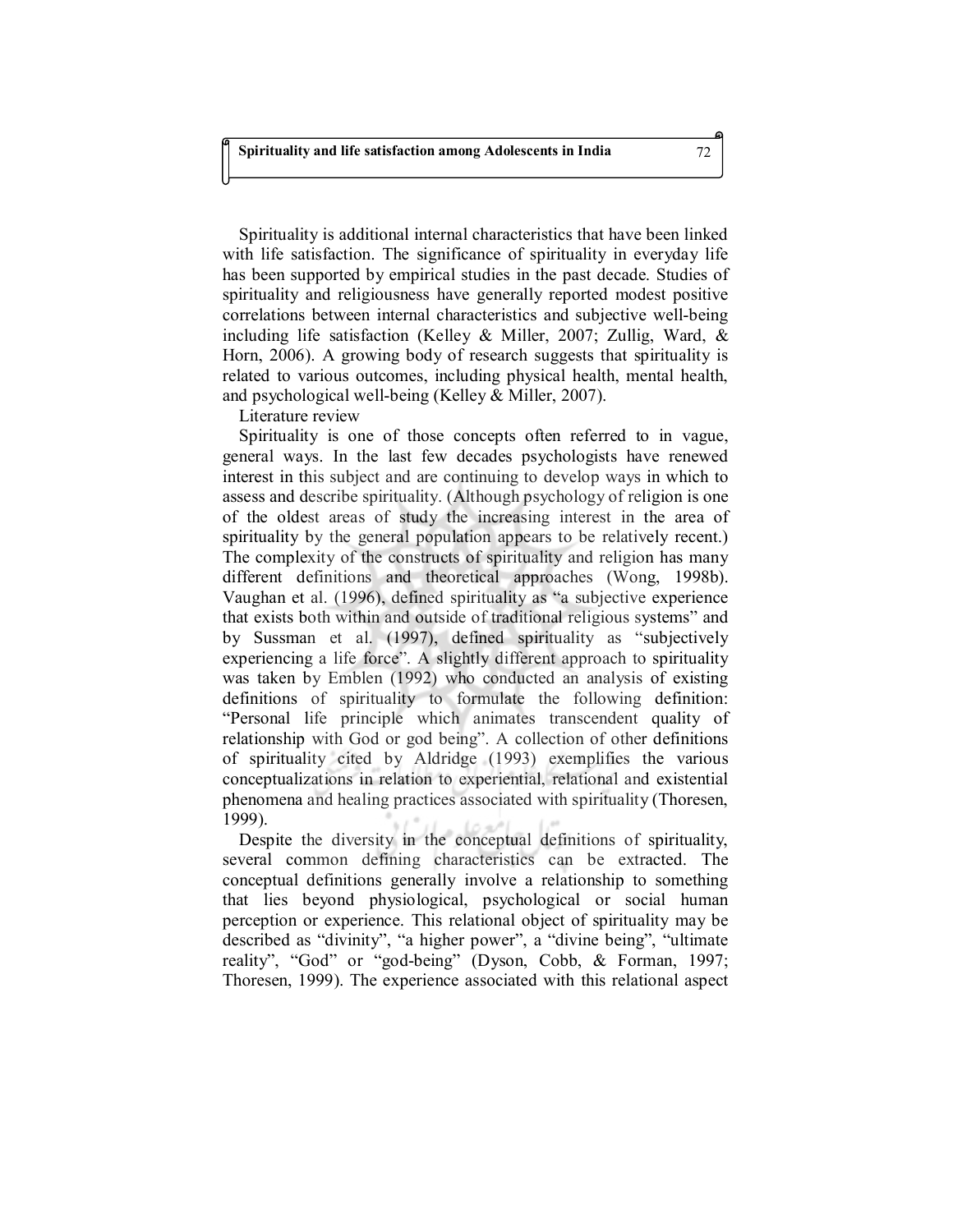of spirituality can be described as transcendent or transpersonal in nature (Vaughan et al., 1996). Most definitions of spirituality support the notion that spirituality is associated with an existential search for meaning and purpose regarding complex questions about life (Larson et al., 1998).

Challenges in measuring spirituality follow the same concerns and trends as difficulties in conceptualizing this concept. In the beginning stages, research was almost exclusively focused on the measurement of religion (George et al., 2000). However, during the past few decades numerous measures of spirituality and religion have been added to the repertoire of available instruments. Reviews of spirituality instruments reveal an overwhelming diversity of operational definitions (Hill & Hood, 1999;MacDonald, LeClair, Holland, Alter, & Friedman, 1995). Larson et al. (1998) describe a limited collection of instruments in relation to each of their spiritual domains described earlier. However, the empirical utility of this type of operational taxonomy is constrained by the difficulties in providing empirical validation of the different categories. In addition, different instruments often are derived from different theoretical backgrounds and typically measure diverse aspects of spirituality.

Walker (1992) conducted a qualitative study on the benefits of spirituality for women. She defined spirituality as "a higher level of abstraction which transcends both the physical, the emotional, and all other qualities in adult women. These qualities may include religiosity, intellectual interests, beliefs, and attitudes". Benefits of spirituality were examined in three areas: personally, in the family, and in friendships. Two common themes discovered in all three of these areas were first Foundation, and second Relationship/Common Bond. Foundation referred to a reference point and a baseline from which to proceed and evolve. This lends support to the view of spirituality as a movement toward connectedness, and suggests there is an inherent human desire for meaning and purpose.

Lauver (2000) discusses women's spirituality and its relationship with health. She writes about spirituality as community and advocates for connection with self, other women, and one's community in the cultivation of spirituality. She also emphasizes the centrality of experience to women's spirituality stating: "as women re-construct rituals, language, and symbols based on their experiences, they value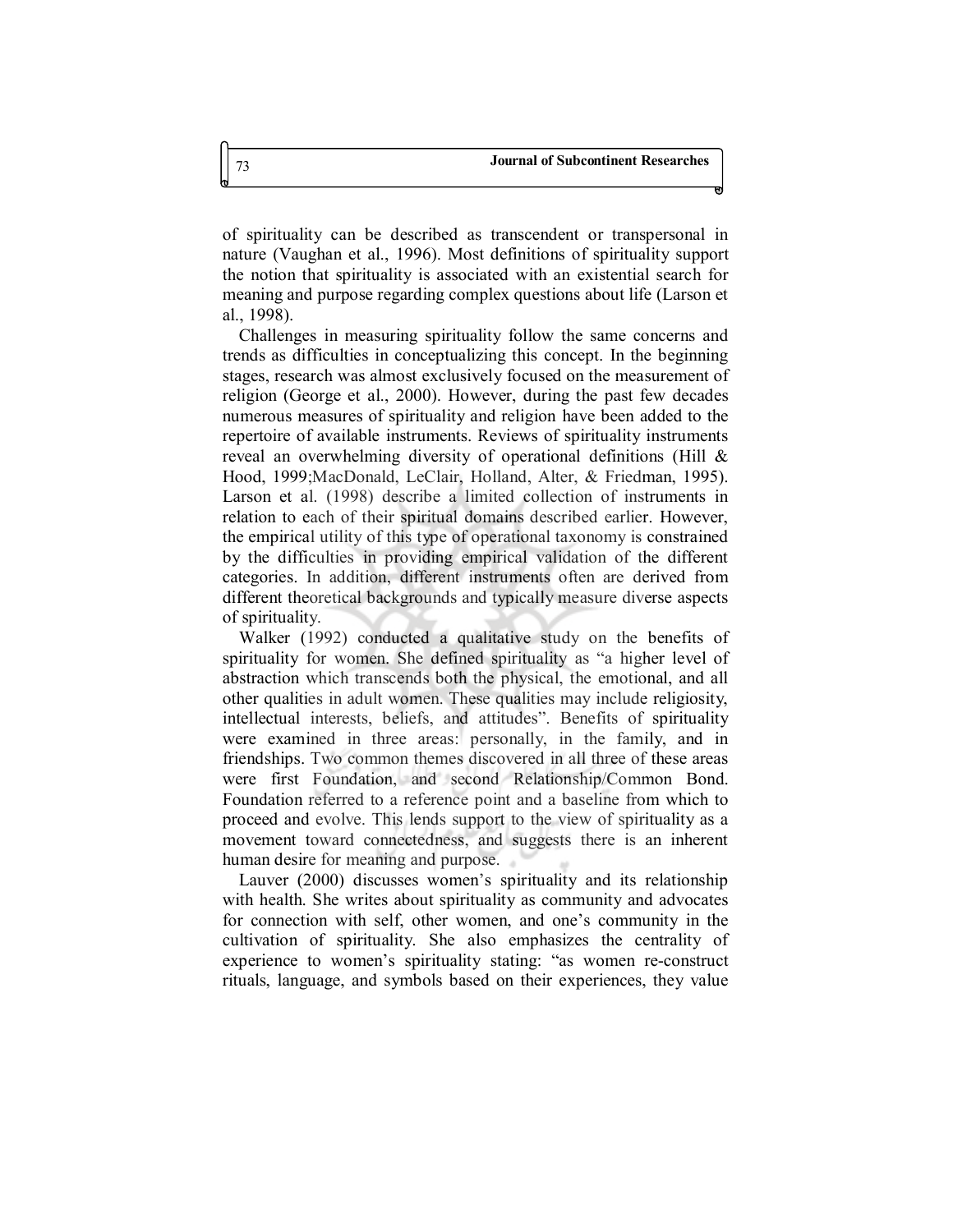and affirm these experiences. A related assumption is a fundamental honoring of the goodness of women's bodies and their functions". Lauver further articulates that spirituality is viewed holistically, with women's bodies being the means through which life is experienced.

Life satisfaction is an overall assessment of feelings and attitudes about one's life at a particular point in time ranging from negative to positive. It is one of three major indicators of well-being: life satisfaction, positive affect, and negative affect (Diener, 1984). Although satisfaction with current life circumstances is often assessed in research studies, Diener, Suh, Lucas, & Smith (1999) also include the following under life satisfaction: desire to change one's life; satisfaction with past; satisfaction with future; and significant other's views of one's life. Related terms in the literature include happiness (sometimes used interchangeably with life satisfaction), quality of life, and (subjective or psychological) well-being (a broader term than life satisfaction). The research on life satisfaction and cognate concepts is extensive and theoretical debates over the nature and stability of life satisfaction continue. Life satisfaction is frequently included as an outcome or consequence variable in work-family research (Allen, Herst, Bruck, & Sutton, 2000).

Life satisfaction is often considered a desirable goal, in and of itself, stemming from the Aristotelian ethical model, eudaimonism, (from eudaimonia, the Greek word for happiness) where correct actions lead to individual well-being, with happiness representing the supreme good (Myers, 1992). Moreover, life satisfaction is related to better physical and mental health (Beutell, 2006), longevity, and other outcomes that are considered positive in nature. Men and women are similar in their overall levels of life satisfaction (Diener, Suh, Lucas, & Smith, 1999) although women do report more positive and negative affect. Married people are more satisfied with their lives and those with life-long marriages appear to be the most satisfied (Evans  $\&$  Kelly, 2004). Life satisfaction tends to be stable over time (Cummins, 1998) suggesting a dispositional (Judge &Hulin, 1993), and perhaps, even a genetic component (Judge et al. 1994). Fujita and Diener (2005) have examined the life satisfaction set-point (a relatively stable level that an individual will return to after facing varying life circumstances) reporting that there are longitudinal changes in satisfaction levels for about one-quarter of their respondents.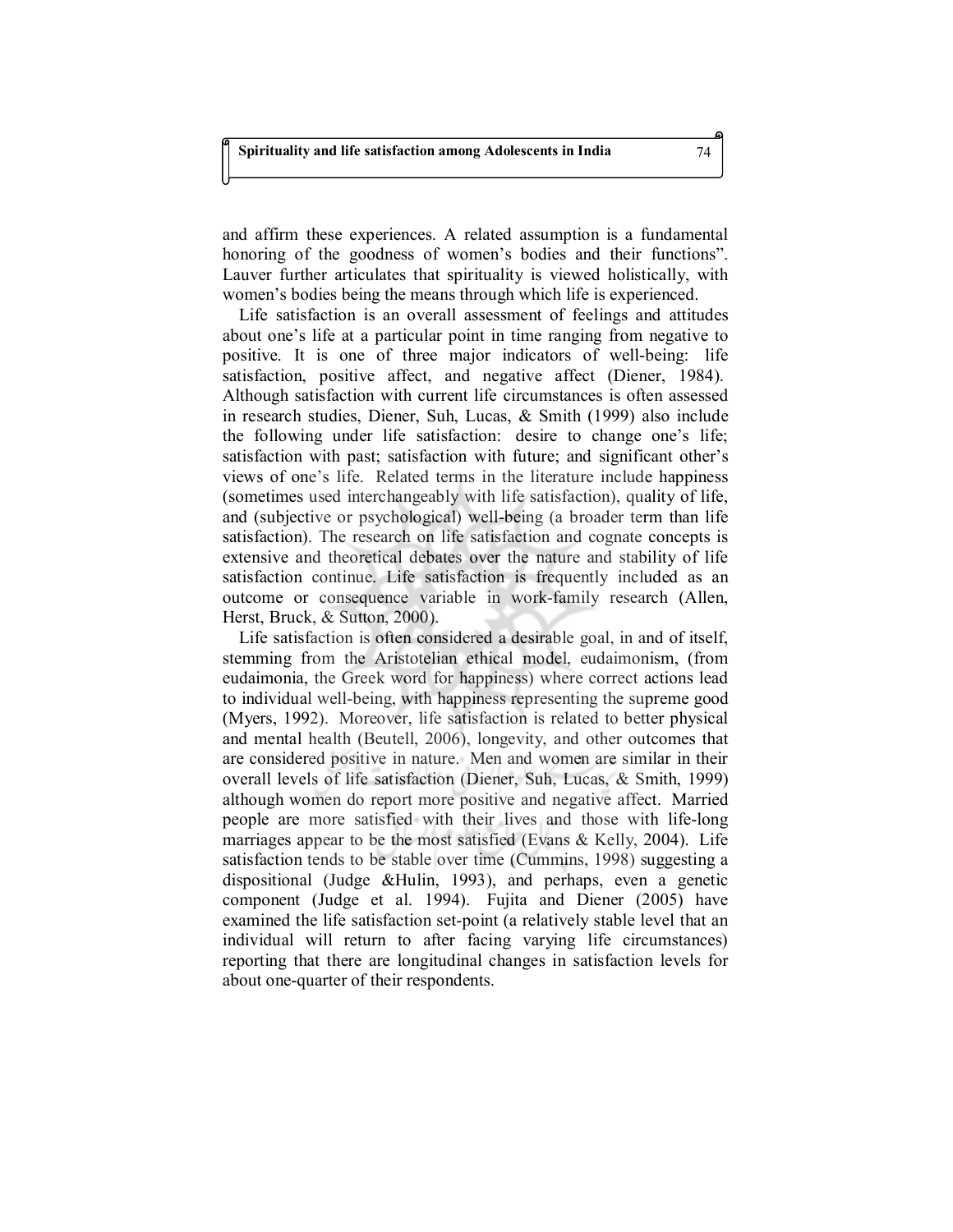Much of the work-family literature, however, has emphasized a conflict perspective (e.g., Greenhaus&Beutell, 1985, although this is changing, e.g., Greenhaus& Powell, 2006) noting the potential for role incompatibility and strain relating to negative outcomes. Life satisfaction is used to assess the impact of conflict levels on overall feelings about one's life. Importantly, life satisfaction exhibits the strongest relationship with work-family conflict of all non-work variables studied (Allen et al. 2000). Research has shown that, beyond direct relationships between work-family conflict and life satisfaction, how people deal with such conflicts is also important. Successful coping with work-family conflict is also associated with higher levels of life satisfaction (e.g., Beutell&Greenhaus, 1982). According to this view, even if conflict is a likely consequence of engaging in work and family roles, how people deal with such conflict is a determinant of life satisfaction possibly because of self-efficacy perceptions generated by successful coping behavior.

Theories of relations between global and life facet satisfaction have proposed either "top-down" or "bottom-up" influences — "Bottom-up" theories proposed that perceptions of structural aspects of the environment lead to satisfaction within various life domains. Social indicators research (Glatzer and Mohr, 1987) has proceeded along the lines of bottom-up theories, under the rationale that changes in overall life satisfaction can be affected by addressing social concerns within specific domains of life.

 "Top-down" theories on the other hand (Staw and Ross. 1985; Stones and Kozma, 1985), propose that global satisfaction determines satisfaction with specific life facets. Social interventions may effect changes in satisfaction with specific aspects of life.

A third "bi-direetional" or "reciprocal" model proposes that global life satisfaction both determines and results from satisfaction with specific domains of life. (Diener, 1984).Michalos (1980) for example suggested that satisfaction in several life domains may contribute to overall life satisfaction and that satisfaction with life in general influence individual's satisfaction judgements in various life domains. Thus, the bi-directional model acknowledges the importance of both (a) stable dispositional influences on global and domain specific satisfaction judgements and (b) the impact that life facet satisfactions have on judgements of overall life satisfaction.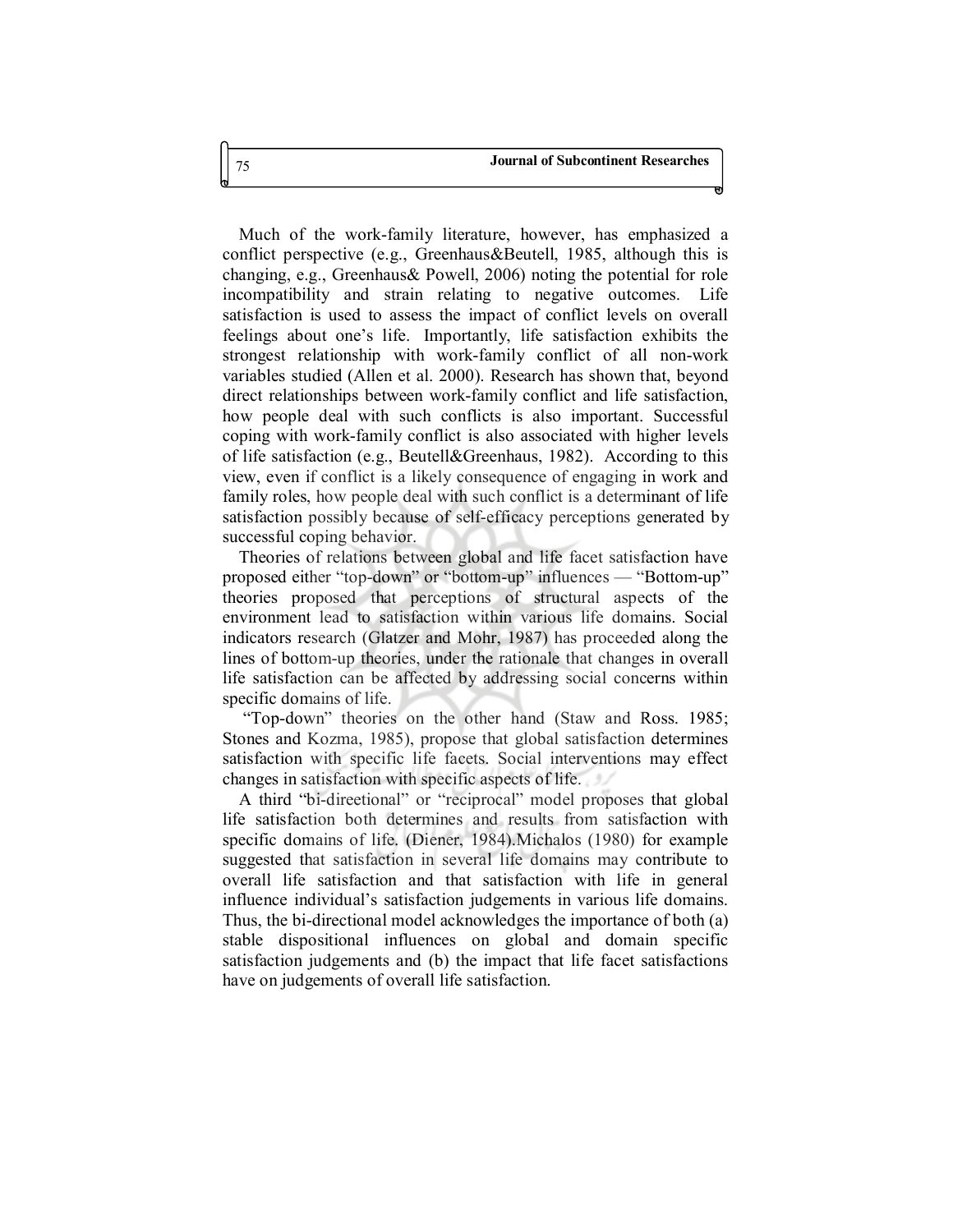Research in this area has demonstrated positive association between overall life satisfaction & satisfactions in several life domains (Headey et al., 1985) and among satisfaction in various life domains (Kopelman, et al. 1983). However the simple co-relational approach taken by most of these studies precludes conclusion about the direction of the caused relation, if any, between global life facet satisfactions.

Sam (2001) did an exploratory study by examining the self-reported satisfaction with life and the factors predicting it among 304 international students (159 males and 145 females, mean age 29.6 yrs.). The students reported on the whole good satisfaction with life, however, students from Europe and North America were on the whole more satisfied than their peers from Africa and Asia. Language proficiency and having a host national friend did not show significant effect on life satisfaction.

 Seibel & Johnson (2001) administered measures of perceived parental control and acceptance, trait anxiety and satisfaction with life to 202 undergraduate students (aged 18-22 yrs). Analysis indicated that perception of parents (both mother and father) as psychologically controlling was significantly positively correlated with trait anxiety and significantly negatively correlated with satisfaction with life.

Diener, Lucns, Oishi&Suh (2002) in a two large international studies of subjective well-being, examined whether happy and unhappy individuals weighted 8 life domains (health, finances family, recreation, religion-self and education) differently when constructing life satisfaction judgments. In both studies regression equations predicting life satisfaction showed that there were significant interactions between happiness and a person's best domain and between happiness and a person's work domain.

Researches done across the world on spirituality reveals that it has various effects on life satisfaction. However, the majority of research has been conducted with adult populations whilefew studies have focused on children and adolescents, therefore, the present study aims to investigate the relationship between life satisfaction and spirituality in adolescent students and other aim from this study is compare spirituality and life satisfaction among adolescent students . However, the present research questions that this study intends to investigate with alternative hypothesis are:

Hypothesis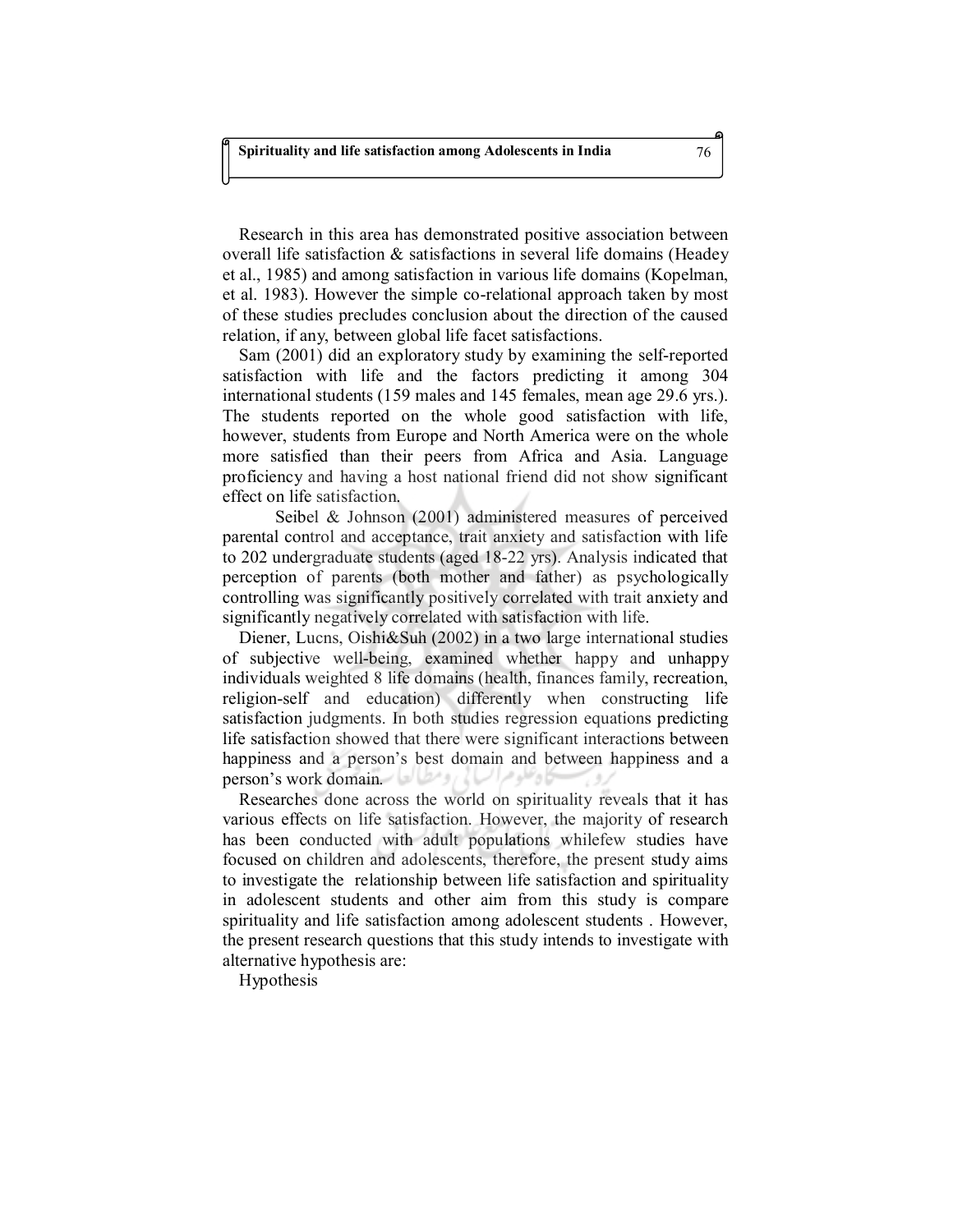H.1 :There is significant effect from spirituality on life satisfaction.

H.2 :There is significant correlation between life satisfaction and spirituality.

H.3 :There is significant difference between the mean scores of students' life satisfaction and spirituality with consideration of gender. Method:

Sample

 A sample of 80 students was selected for this project from Aligarh Muslim University' India. Method sampling was multi-stage sampling. At first two faculties, then ten class from each faculty and finally four students from each class were selected by random sampling.

Tools

Spirituality

The SAS developed by Howden (1992) was used for the assessment of spiritual orientation among students. The scale consists of 28 items and has four dimensions of spirituality, namely, Purpose and Meaning in life, Innerness or Inner Resources, Inter connectedness and Transcendence. The responses of the subject were obtained on 6 point LikertScale from Strongly Agree, "SA (6) to Strongly Disagree, SD (1)". The internal consistency reliability coefficient for the SAS is equal to 0.70.

Life Satisfaction Scale (LSS)

A ten items scale designed by Warr et al. (1979) was used to measure the satisfaction with salient features of daily life and activity of the respondents, psychometric properties of the scale (test, retest reliability, spilt, half reliability, internal consistency, reliability and validity), were reported by authors and others. Responses were rated on a seven point scale from 1, referring to "I am extremely dissatisfied", to 7, referring to "I am extremely satisfied. The possible range of scores could vary from 10-70. A high score indicated high satisfaction and vice-versa. Test-retest is also very high i.e. r=0.87.

Analyses data

Hypothesis1

There is significant effect from spirituality on life satisfaction.

To assertive the answer of this hypothesis the inter regression was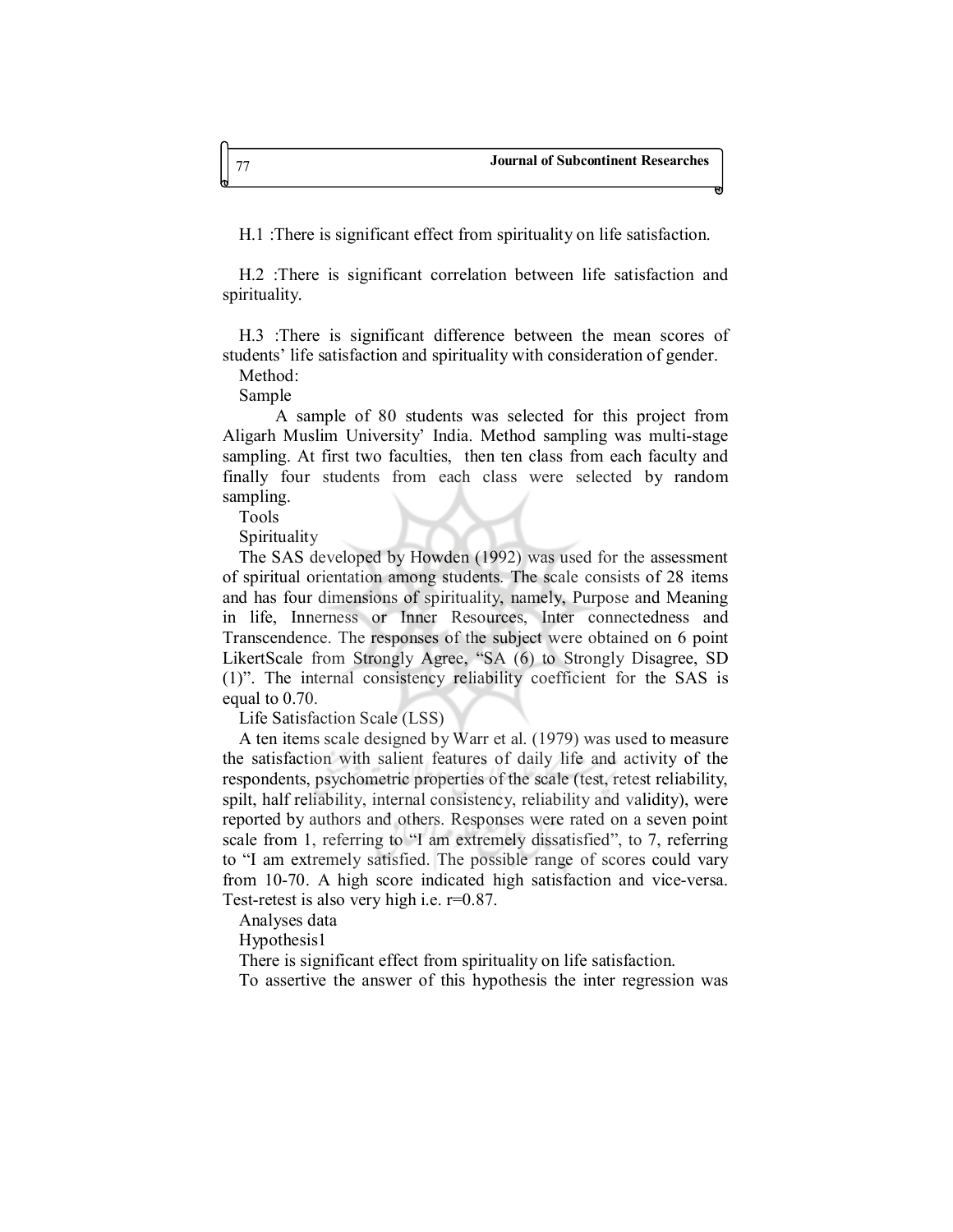applied spirituality was the predictor variable and life satisfaction was the criterion variable.

Table.1. Model Summary of regression of Life satisfaction (LS)

|          | R      |      | R Square Adjusted R Square | Std. | Error of the |  |
|----------|--------|------|----------------------------|------|--------------|--|
| estimate |        |      |                            |      |              |  |
|          | .513   | .263 | 254                        |      |              |  |
|          | 6.4571 |      |                            |      |              |  |

1. Predictors: (Constant), Spirituality (S)

As seen in the table 1, regression analysis in inter method is run.

|       | Table.2. Coefficient of Regression of the satisfaction (ES) |        |              |             |  |  |  |
|-------|-------------------------------------------------------------|--------|--------------|-------------|--|--|--|
|       | Variables                                                   |        | S.E.         | Beta        |  |  |  |
| Sig.  |                                                             |        |              |             |  |  |  |
|       | (Constant)                                                  | 21.215 | 5.191        |             |  |  |  |
| 4.087 | 0.000                                                       |        |              |             |  |  |  |
|       | Spirituality                                                | .232   | .044<br>.513 | 5.279 0.000 |  |  |  |
|       | **p $< 0.01$                                                |        |              |             |  |  |  |

| Table.2. Coefficient of Regression of life satisfaction (LS) |  |  |
|--------------------------------------------------------------|--|--|
|                                                              |  |  |

As seen in table 2, spirituality (S) is predictor ( $\beta$ = 0.513, p=0.000<0.001) as it mentions spirituality is positive significant predictor of life satisfaction in students.

Hypothesis 2

There is significant correlation between life satisfaction and spirituality.

Table.3. Pearson Correlation between Life Satisfaction and spirituality.

|                   |                     | <b>LSS</b> | <b>SAS</b> |
|-------------------|---------------------|------------|------------|
| Life Satisfaction | Pearson Correlation |            |            |
|                   | Sig. (2-tailed)     |            |            |
|                   |                     | 80         |            |
| Spirituality      | Pearson Correlation | **         |            |
|                   | Sig. (2-tailed)     | .000       |            |
|                   |                     | 80         |            |

\*\* Correlation is significant at the 0.01 level (2-tailed).

To determine the relationship between the scores of spirituality and life satisfaction the Pearson correlation was applied. The amount coefficient between life satisfaction and spirituality was 0.513. That is in student, the correlation between mentioned variable was significant with 99% confidence.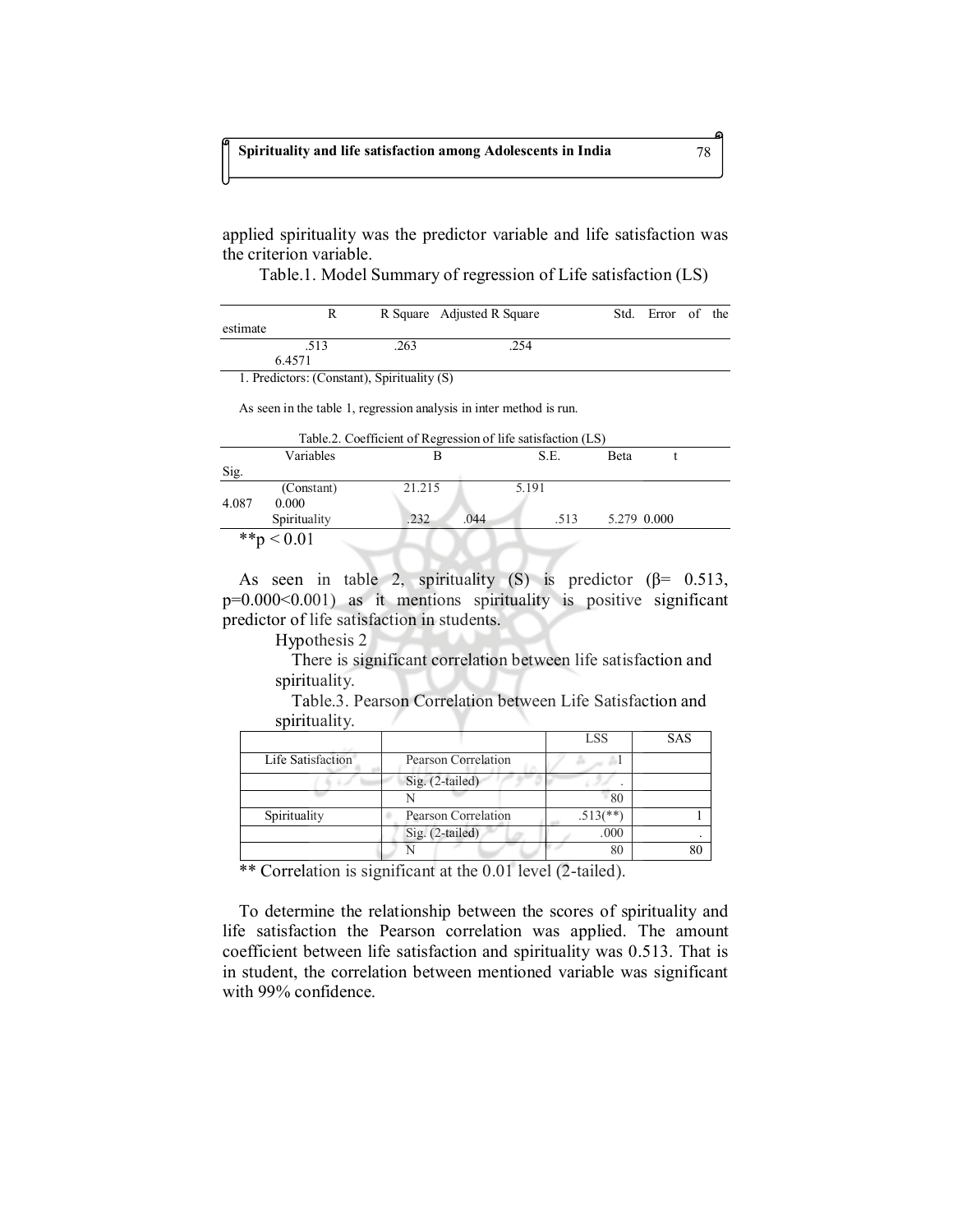Hypothesis 3

There is significant difference between the mean scores of students' life satisfaction and spirituality with consideration of gender.

For responding to this hypothesis independent t-test was calculated.

Table 4. Descriptive statistics on life satisfaction and spirituality between Male and

Female

|              | <b>GENDER</b> | N  | Mean     | Std.<br>Deviation | Std. Error<br>Mean |
|--------------|---------------|----|----------|-------------------|--------------------|
| Life         | Male          | 40 | 45.8500  | 7.3154            | 1.15667            |
| Satisfaction |               |    |          |                   |                    |
|              | Female        | 40 | 50.8500  | 6.8446            | 1.08223            |
|              |               |    |          |                   |                    |
|              |               |    |          |                   |                    |
| Spirituality | Male          | 40 | 112.8250 | 19.692            | 3.11364            |
|              |               |    |          | 36                |                    |
|              | Female        | 40 | 121.2250 | 11.409            | 1.8040             |
|              |               |    |          | 59                |                    |

The result from above table show the number of students, mean, standard deviation and standard error mean on life satisfaction (LS) and spirituality with consideration of gender i.e. male and female.

Table 5. Summary of t-test on life satisfaction and spirituality between Male and Female

|              | Leve<br>ne's F | Sig. |          | df | Sig. (2-tailed) | M. D.     | S.E.D.  |
|--------------|----------------|------|----------|----|-----------------|-----------|---------|
| Life         | 1.40           | .239 | $-3.157$ | 78 | .002            | $-5.0000$ | 1.58401 |
| satisfaction | 8              |      |          |    |                 |           |         |
|              |                |      |          |    |                 |           |         |
| Spirituality | 23.4<br>16     | .000 | $-2.334$ | 78 | .022            | $-8.4000$ | 3.59850 |

The two groups that is male and female student were compared with regards to score on life satisfaction and spirituality because of  $P =$  $0.002 < 0.01$ ,  $P = 0.022 < 0.05$ ), there was significant difference between two groups on life satisfaction and spirituality. The result showed that female student has higher mean scores of life satisfaction and spirituality in comparison to their male counter parts.

### **Conclusion**

Tate and Forchheimer (2002) found in his study that spirituality showed strong association with life satisfaction and it was a significant predictor of life satisfaction among subjects. Thus our finding is in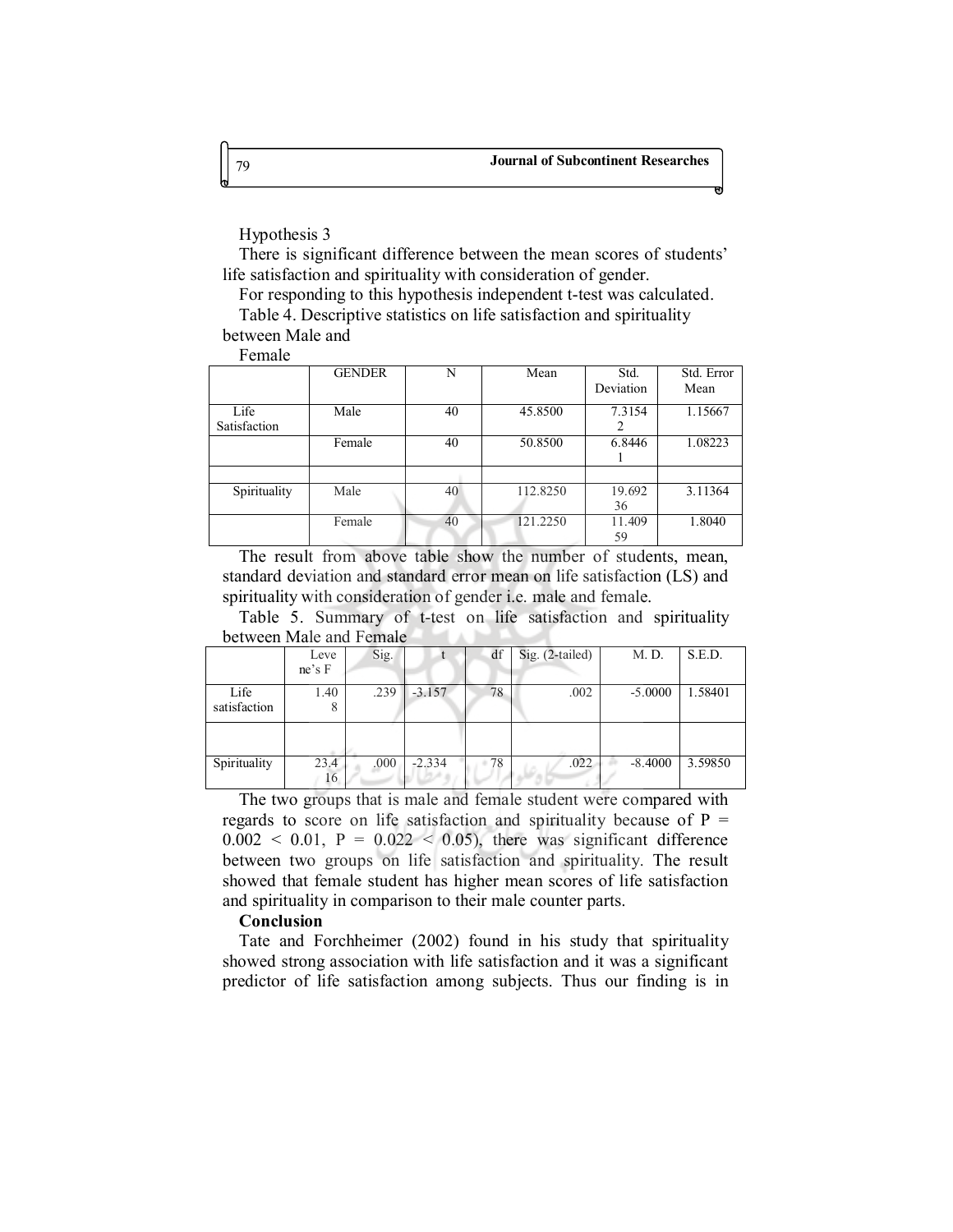same direction. Hence, our hypothesis (H1) has been accepted.

Ciarrocchi&Deneke, 2005; Diener& Clifton, 2002; Diener et al., 1999; Ellison, (1991), in their studies found that spirituality variable has been found to most commonly account for 1-9% of the variance in life satisfaction, Therefore our study reports that spirituality has a relation with life satisfaction in students. Students spiritual beliefs therefore may play a significant role in the experience of life satisfaction. Thus, our hypothesis (H2) has been accepted.

Zullig et al. (2007) to evaluate the life satisfaction of college students used the BMSLSS to determine life satisfaction. The authors used college students (91 percent white) to conduct their study on life satisfaction in relationship to dieting behavior. The independent variables consisted of self-described weight, the degree of worry over weight, binge eating behavior, the degree of worry over binge eating behavior, duration of binge eating behavior, vomiting to get rid of food in the past year, and whether students described themselves as having an eating disorder. The dependent variable life satisfaction was condensed into three levels: dissatisfied, midrange, and satisfied. They concluded that "the majority of students reported at least midrange satisfaction of life or greater (76.2 percent of females and 73 percent of males), while approximately 24 percent of females and 27 percent of males reported being dissatisfied with life" (Zullig et. al., 2007, p. 23). Therefore our result is in conformity with the mentioned findings.

In their study, Dennis et al., (2004) in their study found that males' score are lower than females' on spirituality. Findings may be specifically important information for males, who typically score lower on spirituality assessments than females. (Knox, Langehough, Waiters, and Rowley, 1998), The gender difference on the spirituality scale, with females showing higher levels of life scheme, can also be found in the Daaleman et al. (2002b) data in their aged 65 years and older sample: Females,  $M = 22.20$ ,  $SD = 3.52$ , Males,  $M = 20.91$ ,  $SD = 3.90$ . In their sample, the effect size is slightly larger, t  $(272) = 2.88$ , p = .004, d = .25. Thus our result is confirmatory with the mentioned findings. Hence the our hypothesis (H3) has been accepted.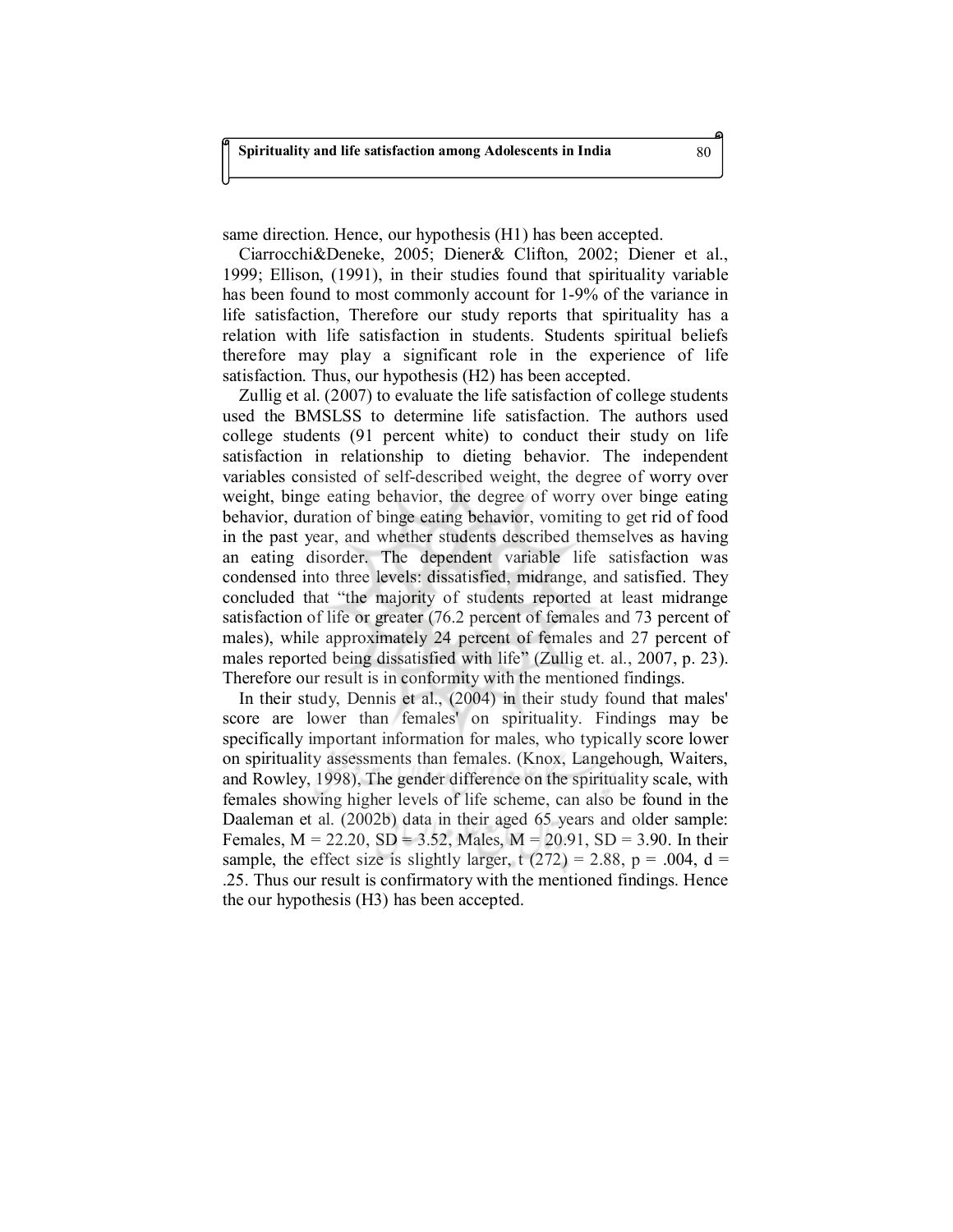### **References**

 Allen, T. D., Herst, D. E. L., Bruck, C. S., & Sutton, M. (2000) **Consequences associated with work-to-family conflict: A review and agenda for future research**. Journal of Occupational Health Pyschology, 5(2), 278-308.

 Beutell, N. J. (2006). **Life satisfaction in relation to domain satisfaction, mental health, and physical health**. Unpublished research.

Beutell, N. J., &Greenhaus, J. H. (1982).**Interrole conflict among married women: The influence of husband and wife characteristics on conflict and coping behavior**. Journal of Vocational Behavior, 21, 99-110.

 Ciarrocchi, J. W., &Deneke, E. (2005). **Happiness and the varieties of religious experience: Religious support**, practice and spirituality as predictor of well being. Research in the social study of religion, 15, 209-233.

 Cummins, R. A. (1998). **The second approximation to an international standard for life satisfaction**. Journal of Social Issues, 43, 307-344.

 Daaleman, T. P., Frey, B. B., Wallace, D., &Studenski, S. A. (2002b). **[The Spirituality Index of Well-Being: Development and testing of a new measure.]** Unpublished raw data.

 Dennis, D., Muller, S., Miller, K.H., & Banerjee, P. (2004). **Spirituality among a college student cohort**: A quantitative assessment. American Journal ofHealth Education, 35(4), 220-227.

 Diener, E. (1984). **Subjective well-being.Psychological Bulletin**, 95, 542-575.

 Diener, E., Suh, E. M., Lucas, R. E., & Smith, H. L. (1999**). Subjective Well-Being: Three Decades of Progress**. Psychological Bulletin, 125, 276-302.

 Diener, E. D., Lucns, R. E., Oishi, S., &Suh F. M. (2002**). Looking up and down weighting good and bad information in life satisfaction judgements**.Personality and social psychology Bulletin, 28(4) 437-445.

 Dyson, J., Cobb, M., & Forman, D. (1997). **The meaning of spirituality: A literature review. Journal of Advanced Nursing**, 26, 1183-1188.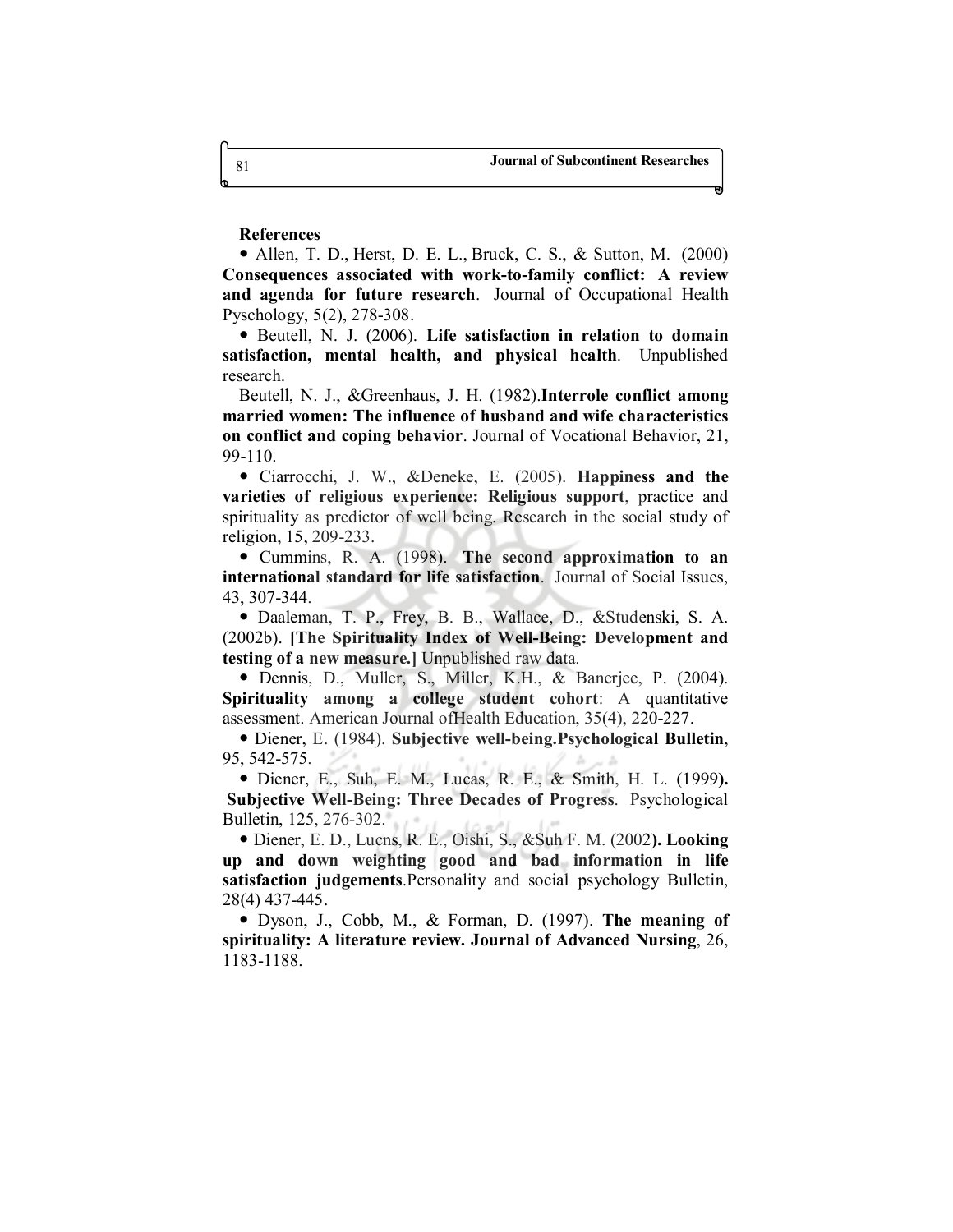Ellison, C. G. (1991). **Religious involvement and subjective wellbeing.Journal of health and social behaviour**, 32, 80-90.

 Emblen, J. D. (1992). **Religion and spirituality defined according to current use in nursing literature**. Journal of Professional Nursing, 8(1), 41-47.

 Evans, M. D. R., & Kelley, J. (2004). **Effect of family structure on life satisfaction: Australian evidence? Social Indicators Research**, 69, 303-349.

 Fujita, F., &Diener, E. (2005). **Life satisfaction set point : Stability and change.** Journal of Personality and Social Psychology, 88(1), 158-164.

 George, L. K., Larson, D. B., Koenig, H. G., & McCullough, M. E. (2000). **Spirituality and health: What we know**, what we need to know. Journal of Social and ClinicalPsychology, 19(1), 102-116.

 Glatzer, W., & Mohr, H. M. (1987).**Quality of life. Concepts and measurement: Social Indicators Research**, 19, 15-24.

 Greenhaus, J. H., &Beutell, N. J. (1985). **Sources of conflict between work and family roles**. Academy of Management Review, 10, 76-88.

 Greenhaus, J. H., & Powell, G. (2006). **When work and family are allies: A theory of work-family enrichment**. Academy of Management Review, 31, 72-92.

 Headey, et al. (1985).**Models of well-being and ill-being.Social Indicators Research**,17, 211-234.

 Hill, P. C., & Hood, R. W. (1999).**Measures of religiosity.Birmingham, AL: Religious Education Press**.

 Judge, T., Boudreau, J., &Bretz, R. (1994). **Job and life attitudes of male executives.Journal of Applied Psychology**, 79, 767-782.

 Judge, T. A., &Hulin, C. L. (1993). **Job satisfaction as a reflection of disposition: A multiple-source causal analysis**. Organizational Behavior and Human Decision processes, 56, 388-373.

 Knox, D., Langehough, S.O., Walters, C., & Rowley, M. (1998).**Religiosity and spirituality among college students.College student Journal**, 32(2), 430-432.

 Kopelman, R. E. et al. (1983). **A model of work family and interrole conflict: A construct validation study**. Organisational behaviour and human performance.32, 198-215.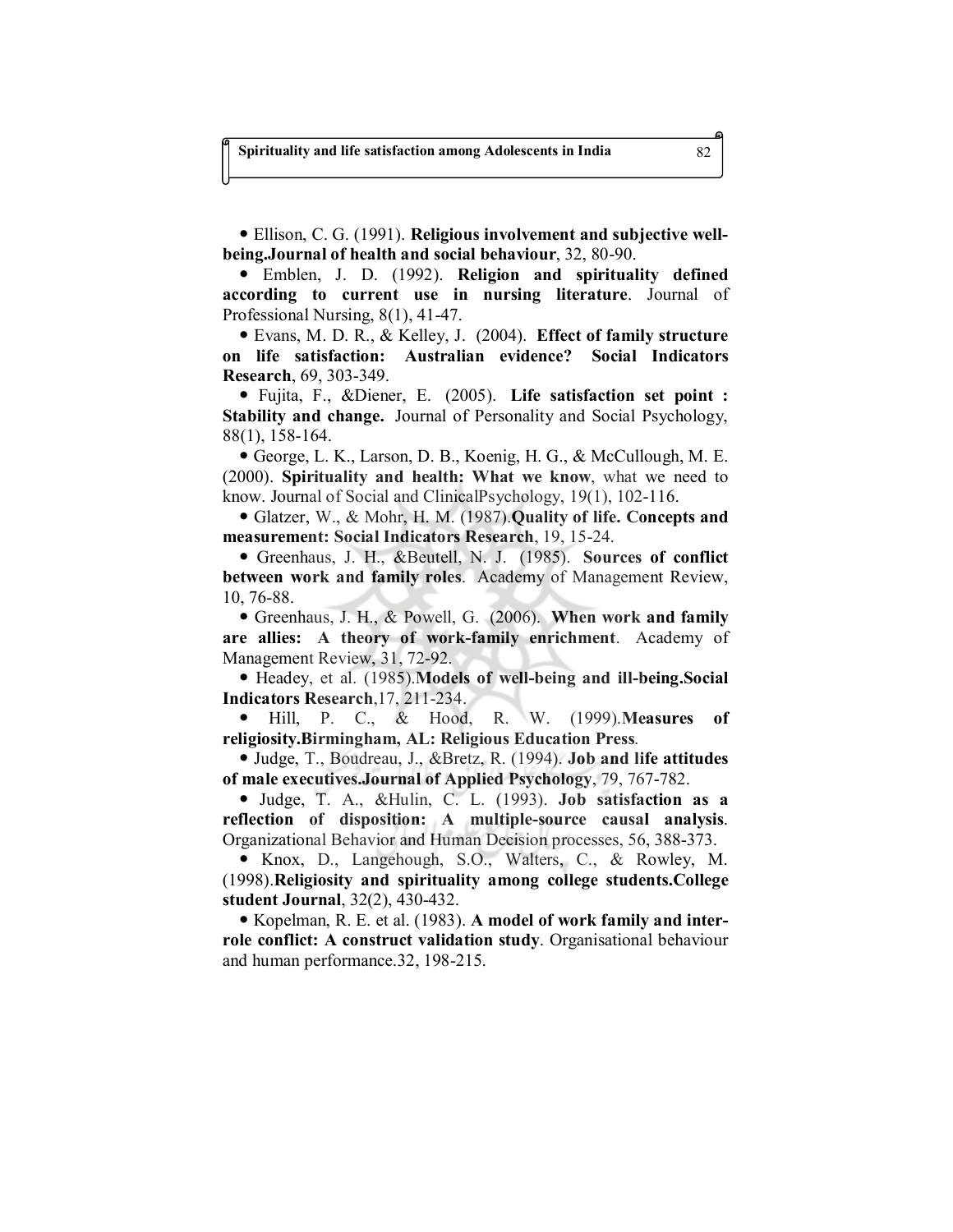Lauver, D. R. (2000).**Commonalities in women's spirituality and women's health.Advances in Nursing Science**, 22(3), 76-88.

 Larson, D. B., Sawyers, J. P., & McCullough, M. E. (1998). **Scientific research on spirituality and health: A report based on the Scientific Progress in Spirituality Conferences**. New York: John M. Templeton Foundation.

 Johnson, B. R., Li, S. D., Larson, D. B., & McCullough, M.(2000). **A systematic review of the religiosity and delinquency literature**. Journal of Contemporary Criminal Justice, 16, 32-52.

 Kelley, B. S., & Miller, L. (2007).**Life satisfaction and spirituality in adolescents.Research in** 

the Social Scientific Study of Religion, 18, 233-261.

 MacDonald, D. A., LeClair, L., Holland, C. J., Alter, A., & Friedman, H. L. (1995). **A survey of measures of transpersonal constructs**. Journal of Transpersonal Psychology, 27, 171-231.

Michalos, A. C. (1980). **Satisfaction and happiness.Social Indicators research**, 8, 385-422.

 Myers, D. G. (1992).**The pursuit of happiness**. New York: Morrow.

 Sam, D. I., (2001). **Satisfaction with life among international students: An exploratory study**. Social Indicators Research, 53(3), 3)5-337.

 Seibel, F.L., & Johnson, W.B. (2001).**Parental control, trait anxiety and satisfaction with life in college students**.Psychological Reports, 88(2), 473-480.

 Staw, B. M., & Ross, J. (1985). **Stability in the midst of change: A dispositional approach to job attitudes**. Journal of Applied Psychology, 70, 469-480.

 Stones, M. J., &Kozma, A. (1985). **Structural relationships among happiness scales: A second order factorial study**. Social Indicators Research, 17, 19-28.

 Sussman, S., Nezami, E., & Mishra, S. (1997). **On operationalizing spiritual experience for health promotion research and practice**.Alternative Therapies in Clinical Practice, 4, 120-125.

 Tate, D. G., &Forchheimer M., (2002). **Quality of life , life satisfaction and spirituality: comparing outcomes between rehabilitation and cancer patients**. Am J Phys Med Rehabilitation.81(6).400-410.